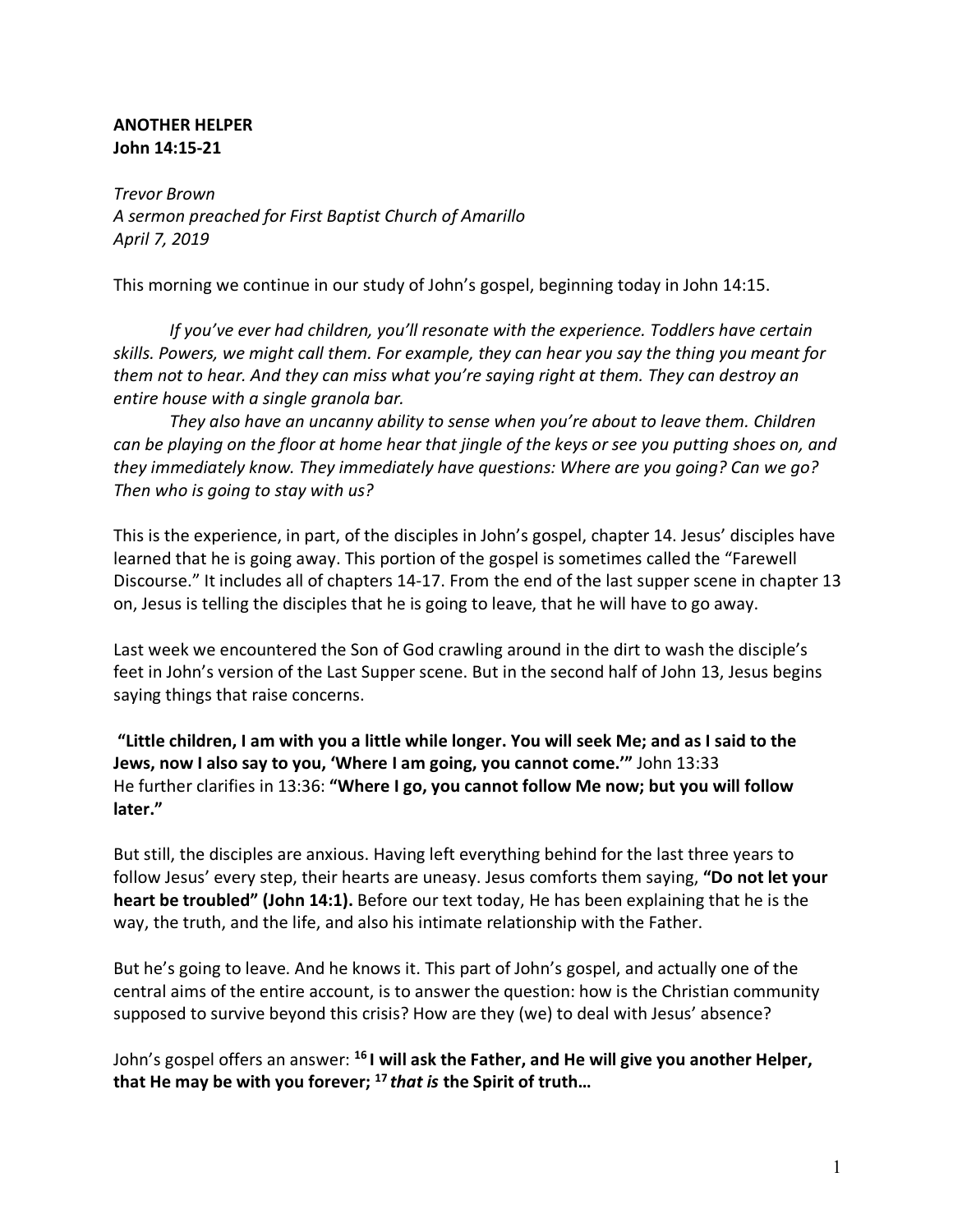Consoling his students, the rabbi, Jesus, tells them that God will send them another comforter who will never leave them alone. The good news that they receive is that the Father will provide them with a Helper who will be with them forever. This Spirit of Truth is the very Spirit of God that Jesus says will abide *with them* and be *in them* after he leaves.

But what is this Spirit and what does it mean for us? Who is this Helper that he promises? And what will it help with?

Christian belief in a Trinity, a God's who exists in unity – oneness – as three persons (Father, Son, Holy Spirit), has been reaffirmed again and again throughout Christian history and comes to us from Jesus in texts like this one. We understand God the Father. Jesus is a little easier to deal with, maybe. But, there is so much confusion about the Spirit.

#### *Americans believe in the Trinity. But it's complicated.*

<u>.</u>

*Recent studies show: Seven out of 10 Americans (70 percent) agree there is one true God in three persons: God the Father, God the Son and God the Holy Spirit. But, A quarter (28 percent) say "the Spirit is a divine being but not equal to God the Father and Jesus." Twenty-one percent are not sure on this point.1*

*Recent Barna study shows: Most Christians do not believe that the Holy Spirit is a living force. Overall, 38% strongly agreed and 20% agreed somewhat that the Holy Spirit is "a symbol of God's power or presence but is not a living entity." Just one-third of Christians affirmed that the Holy Spirit is an actual living force (9% disagreed somewhat, 25% disagreed strongly) while 9% were not sure. <sup>2</sup>*

So, as we encounter Jesus talking about this Helper that the Father will provide in his absence, we are asking: Who is this Helper? What might it mean for us?

Jesus is consoling the disciples and preparing them because the absence of their teacher is troubling to them. I'm sure the idea of losing Jesus had to have been unsettling in a lot of ways. But, as he tells them, there's an answer, a solution to this problem. But before we discover again what Jesus tells them, I wonder: do you need an answer? Is this the answer to a question that you're even asking? Has your life needed a Helper?

I'm convinced that, for a lot people who consider themselves Christians, there is great confusion about God's Spirit, and its partly because their understanding of the gospel has no need for it. They've understood salvation from Jesus as simply about how to get to heaven. But that ignores the fact that salvation for Jesus, and certainly for Paul, is not just about the life to

<sup>1</sup> *Bob Smietana,* "Americans Love God and the Bible, Are Fuzzy on Details," *Lifeway Research* (September 27, 2016): https://lifewayresearch.com/2016/09/27/americans-love-god-and-the-bible-are-fuzzy-on-the-details/

<sup>&</sup>lt;sup>2</sup> "Most Americans Do Not Believe that Satan or the Holy Spirit Exist," *Research Release* (April 13, 2009); https://www.barna.com/research/most-american-christians-do-not-believe-that-satan-or-the-holy-spirit-exist/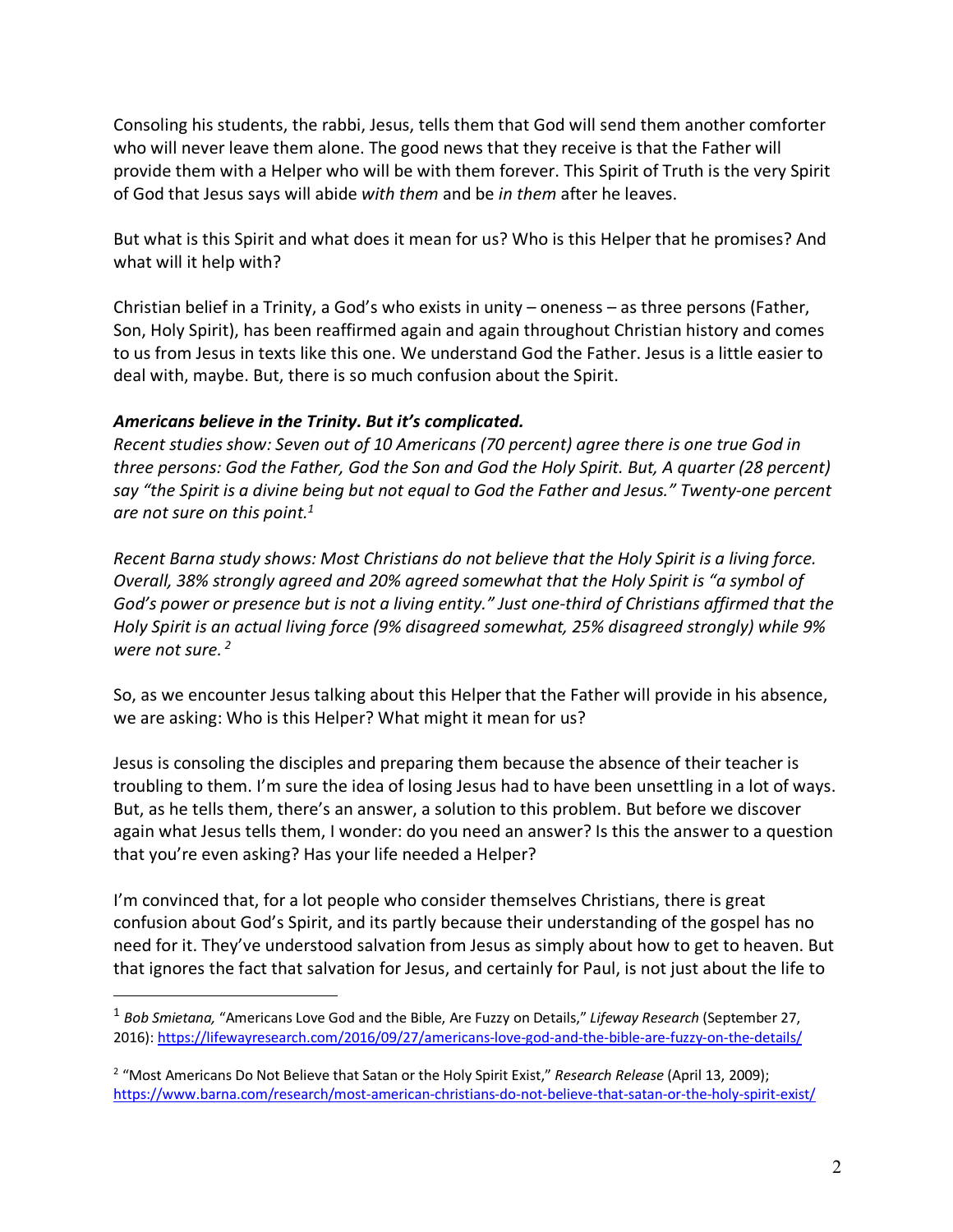come but about the creation of a Spirit-filled community in the here and now. If heaven is our only aim, then Jesus' absence isn't really a problem for us, is it?

The faith that these disciples had formed made it hard to keep on living – impossible to move on – in the absence of the teacher that they had apprenticed their life to. How can they continue in the way if he's no longer there to show the way? Jesus says, "don't worry, another one is coming." But if we're not asking how to follow Jesus in his way or how to obey his commands, then the answer to the problem that Jesus offers here doesn't matter much, does it?

But here's the problem: Jesus begins this passage by showing that those who love Jesus, those who receive his life, are those who obey his word, who do what he says. And if you think that you're going to discover what it means to love the lord your God with all your heart, soul, and strength, and to love you neighbor as yourself *on your own*, you're mistaken.

So, we join with these disciples in saying: Where can we now turn? Who will show us the way?

The answer that Jesus gives is that *we've been given Another Helper*. The word that Jesus uses for this Spirit in verse 16 is term *Paraclete* in John's gospel. This is the first occurrence of the word *paraclete,* used for "helper." Various translators use different English equivalents for this one-of-a-kind word. Among the possible translations, we find "comforter" (KJV), "advocate" (NIV), "counselor" (HCS), and "helper" (NASB). Because of its rich meaning and uniqueness some have even opted to simply translate it Paraclete, to not lose the original meaning.

The term only occurs in the New Testament books written by John, and it only occurs five times (14:16, 26; 15:26; 16:7; 1 John 2:1). Literally, the word means "one who is called alongside." So, the closest equivalent is probably "Advocate." In the secular Greek of Jesus' day, the word was used for a legal assistant or an advocate. If one translates the word "counselor," we should understand it as a "legal counselor," in the terms of one who comes to defend and advise. This is someone to stand by you.

# *Defending Yourself*

*In 1973, Ted Bundy was accepted into law school at the University of Utah based on strong letters of recommendation from his psychology professors. One of the most notorious serial killers of the 20th century, Ted Bundy confessed to murdering dozens of women in the 1960s and 70s in multiple US states. The number of his crimes remains unknown.*

*The one-time law student - who committed many of his murders while based at a Utah university - served as his own lawyer during a 1979 trial for two murders, and for assaulting several other women. Polly Nelson, Bundy's former lawyer, "[Bundy] sabotaged the entire defense effort out of spite, distrust, and grandiose delusion. Ted [was] facing murder charges,*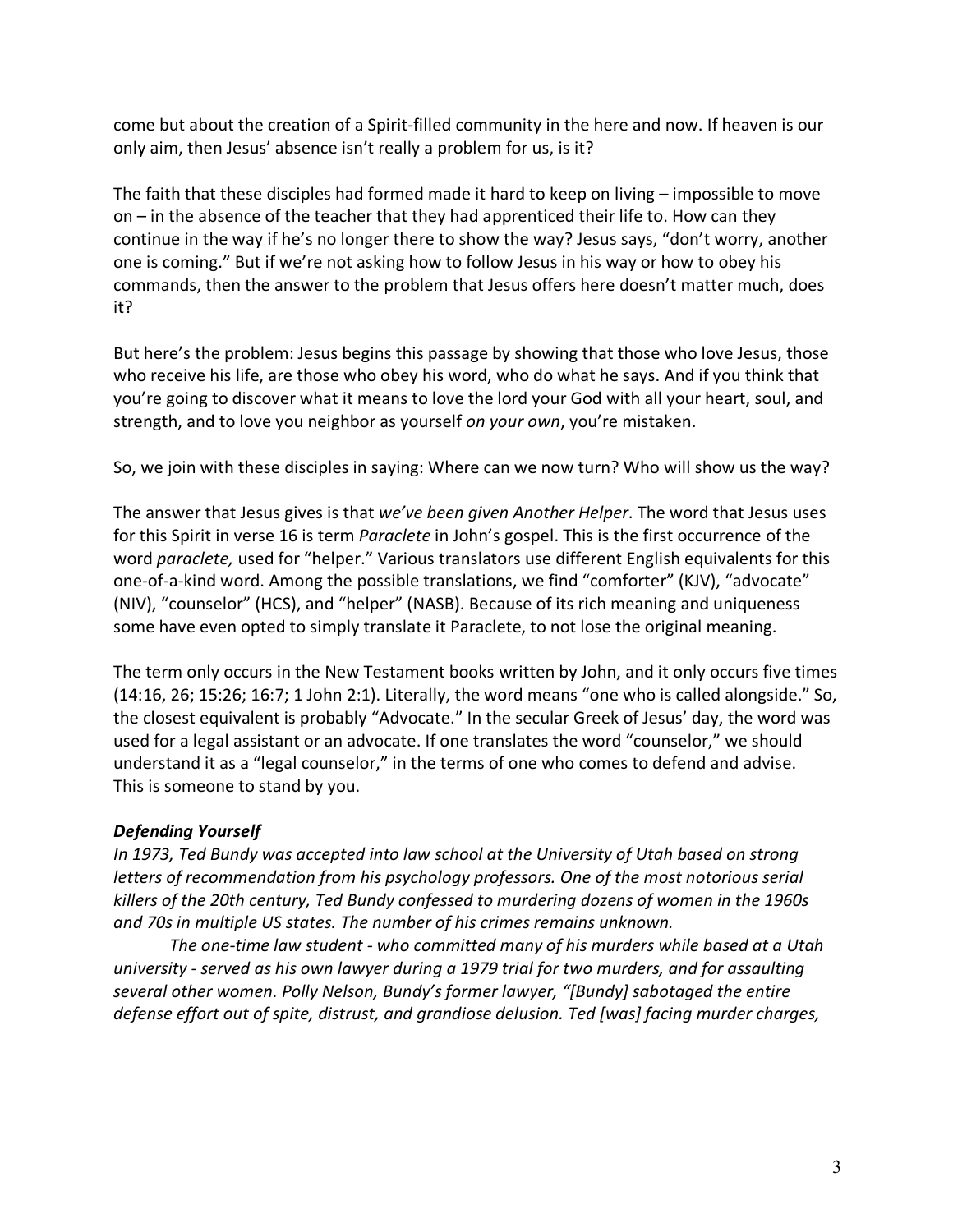# *with a possible death sentence, and all that mattered to him apparently was that he be in charge.". 3*

Jesus tells *us* - who live in moments in which he is not physically with us - that for those who have faith in him, there is a helper, a Spirit who will abide with you and live in you. Literally, this Paraclete is "one who make appeals on your behalf," an Advocate. Yet, with the power of God himself available as our Helper, we have so often chosen in utter foolishness to help ourselves.

## *Abraham Lincoln once said: "He who represents himself has a fool for a client."*

The Scriptures say that there is a power that will come alongside you in this life and will bear witness to and cast light upon the way of Jesus for you. Yet, for so many, apparently all that matters is that *you* be in charge. So, its no surprise that we ignore or downplay or remain confused about the Spirit because the truth is life is a lot harder with that kind of help. Some things seem easier to do on your own. Sometimes adding more people to the equation makes things harder.

*Among other super powers, my son knows every time the water hose turns on. See, he loves to water things. When he wants to help water the plants, everything but the plants gets watered. Sometimes a helper makes things more complicated.* 

The Spirit doesn't come to makes things harder, but it does question our control and force us to submit to another. We can't be in charge in the way we would like to. When we're open to the Spirit, we have to listen to what the Spirit has to say. And when we listen, we might have to change. Our priorities might have to change. Your life might have to change.

John reminds us later, in verse 26, what the role of this Spirit is. **"But the Helper, the Holy Spirit, whom the Father will send in My name, He will teach you all things, and bring to your remembrance all that I said to you."**

When Jesus said they are going to have "another" *paraclete*, it shows that he himself has been both their helper and advocate. In 1 John 2:1, Jesus is even depicted as **"the One who speaks...in our defense."** The difference between the coming *paraclete* (the Holy Spirit) and the one who is departing (Jesus) is that they will have the presence of the Holy Spirit with them forever.

"Another" there also reminds us that this is another of the same kind. When we look at all of John's mentions of this Paraclete we find that this Spirit is in tandem with Jesus. Paraclete is not just another name for the Spirit, but a way of describing how the spirit functions. It is the continuing presence of Jesus. What the Paraclete does is not new but is a continuation of the work of Jesus.

<sup>&</sup>lt;sup>3</sup> Cheish Merryweather, "10 Cold Killers Who Made the Mistake of Representing Themselves," (Sept. 25, 2018): http://listverse.com/2018/09/25/10-cold-killers-who-made-the-mistake-of-representing-themselves/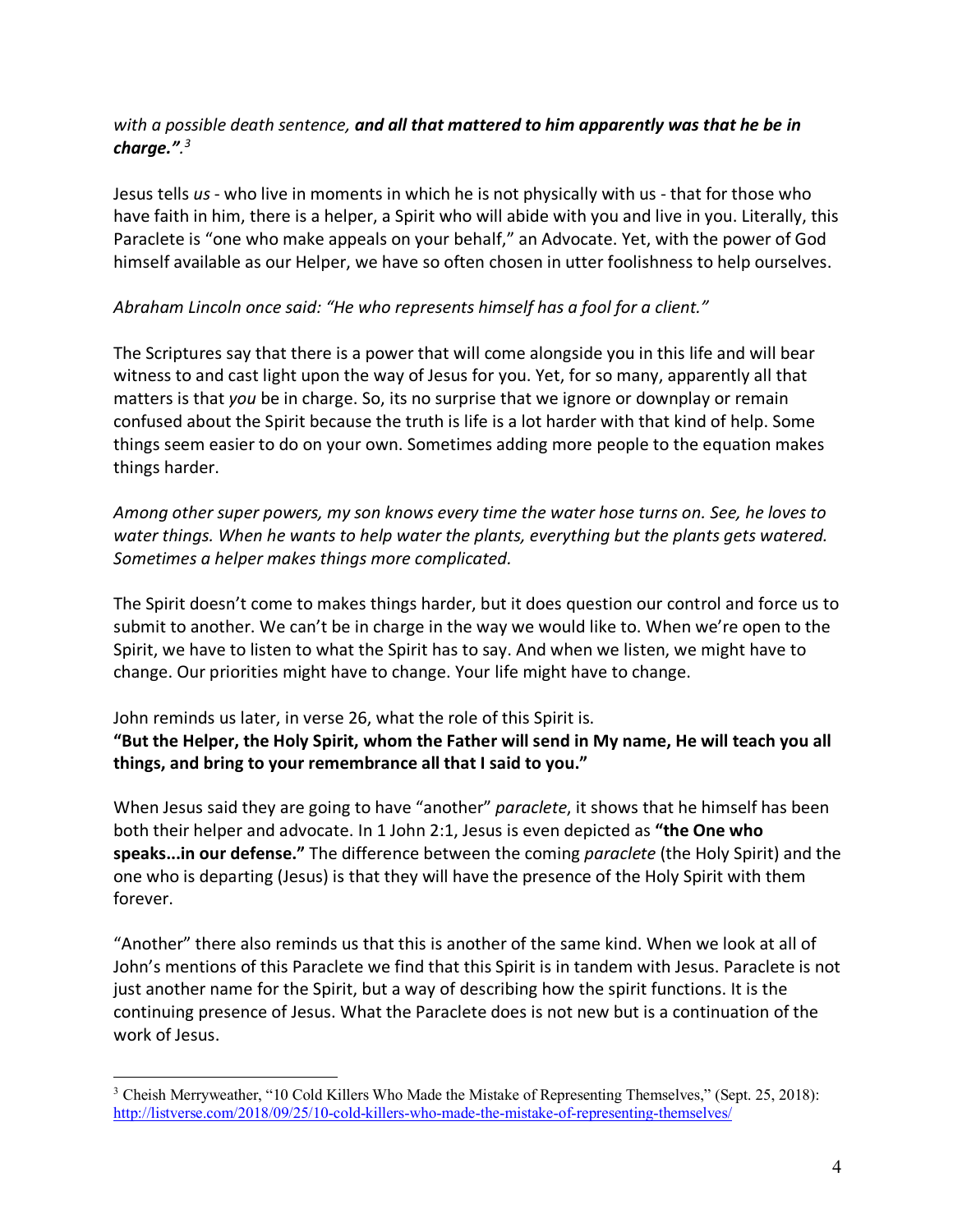Just as Jesus was "The Truth," so the Paraclete is the 'Spirit of Truth' (14.6; cf. 14.17; 15.26; 16.13). Just as the world could not accept Jesus, so it cannot accept the Paraclete (15:18; cf. 14:17). More similarities with Jesus include descriptions of the Paraclete as one who is sent, as one who witnesses, who speaks only what he hears, and who declares the things to come.

Jesus and the Spirit are never at odds. The Spirit comes to point to Jesus. He interprets Jesus for his disciples. This is where I think a lot of people misunderstand the Spirit. We make the Spirit's power about ourselves. For John, this Spirit is about Jesus, about continuing his presence and work and ministry on earth.

For all of these reasons the first disciples, and hearers of John's gospel, couldn't help but come to the conclusion that Jesus had not abandoned them. They would not be orphaned.

*When the ancient Greek philosopher Socrates, known mostly through his disciple Plato, died it was recorded that his disciples had become "orphaned." They had been cut off from his parenthood. Other Jewish rabbis were recorded in the same way. This metaphor of family was used to talk about what it was like to be left without a master.*

There have been great teachers in history. Some of them have left a great legacy through their life, example, and followers. Others have even managed to write down a great deal, leaving volumes of teaching or thought. No teacher in history has ever left more than a teaching or example. Jesus offers God's very spirit and power. His first promise to them about his departure is that there *will be a continuing presence of God alive in them.*

And even more unlike any other, Jesus' second promise of his continuing presence is about his own return:

## **<sup>18</sup> "I will not leave you as orphans; I will come to you.**

After his departure, Jesus will not leave his followers abandoned as fatherless children, orphans. On the contrary, he tells them that he will "come to them." The obvious question for the interpreter is: To what is Jesus referring when he says that he will "come to his disciples?" New Testament scholars argue for three possibilities. When Jesus speaks of his "coming to his disciples," he is referring to: (1) his resurrection, (2) his second coming, or (3) the descent and gift of the Holy Spirit. In this verse, it seems most likely that Jesus is referring to his own resurrection appearances.

# **"After a little while the world will no longer see Me, but you** *will* **see Me; because I live, you will live also.20 In that day you will know that I am in My Father, and you in Me, and I in you."**

Have you ever noticed in his resurrection appearances that Jesus never reveals himself to nonbelievers, to the world? You might argue an exception to the case happens when Jesus reveals himself to Saul, even as Saul was persecuting the church. It's true that Saul wasn't a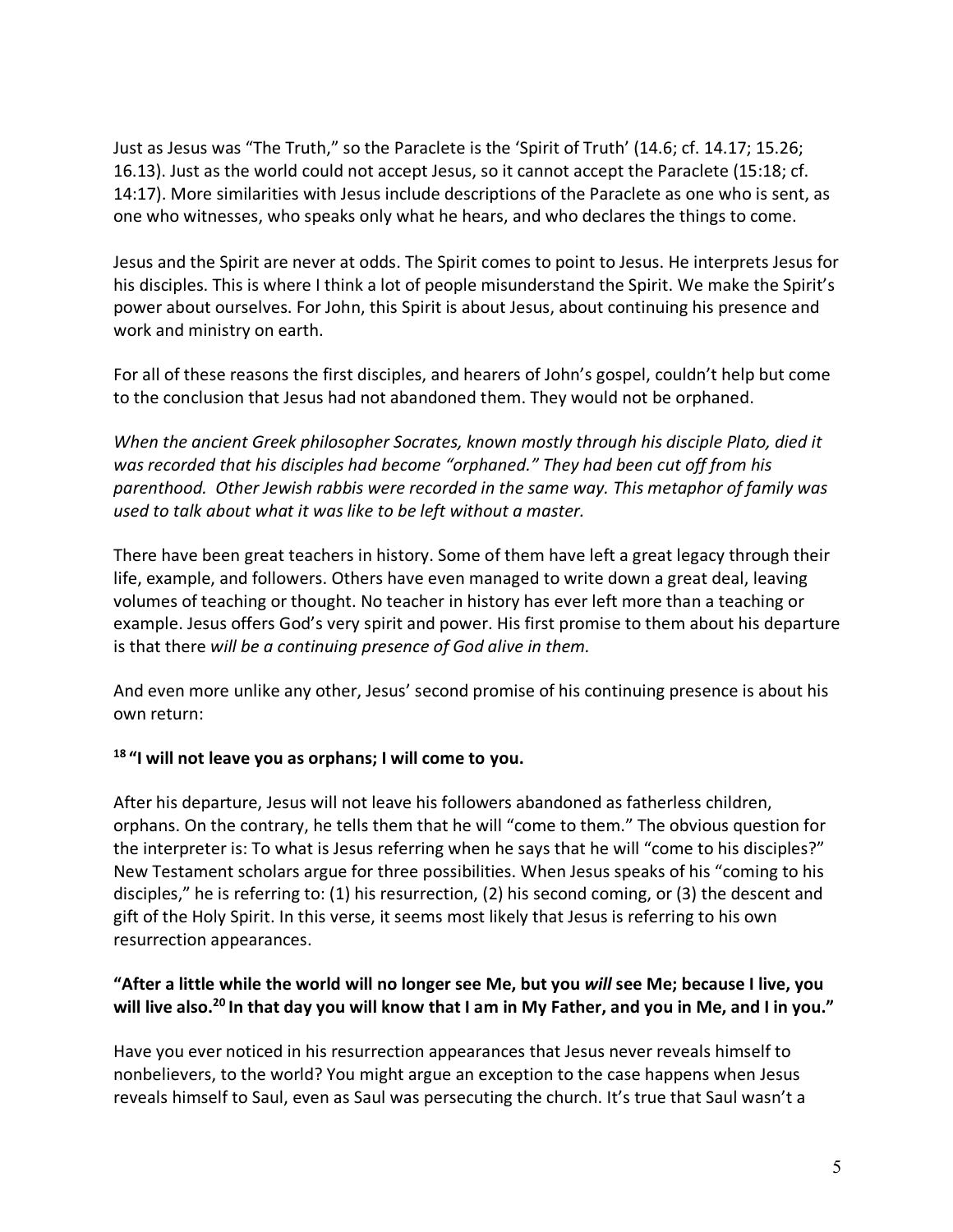disciple before the appearance, but because of Jesus' self-disclosure to him, Saul becomes a disciple. So, in every resurrection appearance, Jesus is showing himself to a disciple. Jesus assures the disciples that because he lives (a reference to his resurrection), they, too, will be resurrected.

The resurrection of Jesus changes things in so many ways. Not only do the disciples see their rabbi living again, they themselves now live in light of all that resurrection life represents. In fact, on the third day (that day), they will know at last the coexistence between the Father, the Son, and the disciples. **I am in My Father, and you in Me, and I in you.**

# Verse 21 continues, **"He who has My commandments and keeps them is the one who loves Me; and he who loves Me will be loved by My Father, and I will love him and will disclose Myself to him."**

What does it mean to love Jesus? Love is both listening to the commands of God and obeying them. Anyone familiar with the writings of John will not be surprised at the apostle's sharing the words of Jesus that equate love for him with active obedience. Several times in his writings, John connects our love for Christ to our obedience to Christ's commands (14:21, 23; 15:14; 1 John 5:3; 2 John 1:6).

In last week's sermon, we heard Jesus say that he would love his disciples to the very end (John 13:1). We learned about the disciples' love for each other (13:34-35). This inseparable link between our love for each other and our love for God is also connected to carrying out God's commands when John writes in his first epistle, **"By this we know that we love the children of God, when we love God and observe His commandments"** (1 John 5:2).

The greatest promise of this verse is that Jesus will "reveal Himself to the one who loves Him." The more walk in his way, the more we embrace all that he says and shows about God, ourselves, and the world, the more we see of Jesus.

In this passage, Jesus is offering comfort to the troubled hearts of his disciples. These are words of great comfort for us today. He has not left us orphaned. His Spirit will indwell his followers, reminding them of all that he has taught them. According to John, this struggling group of disciples have better days ahead! The very people who struggled to understand Jesus and never fully grasped Him will receive even greater power and understanding in days to come.

The argument that John's gospel is making to the earliest believers who would've heard this after Jesus is gone is that they are at an *advantage*. They don't get off the hook with, "if only we had been there." No, John consoles them by showing them that not only do they now have Jesus' words, but the Spirit will interpret them. Later generations are blessed because they will have access to the guidance of the Spirit-Paraclete. Jesus even clarifies in John 20 when he says its those who believe and have not seen that are blessed.